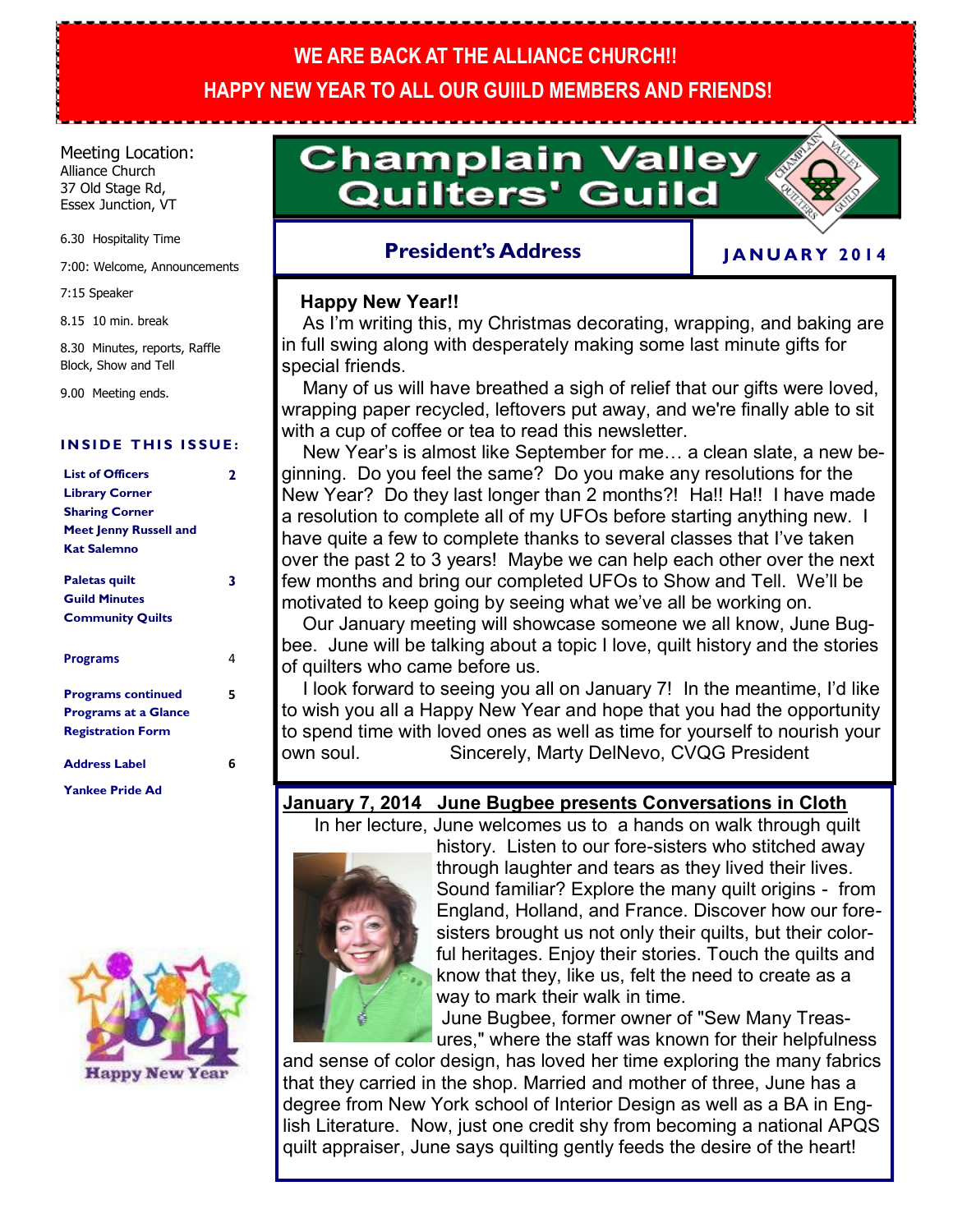#### **J A N U A R Y 2 0 1 4**

#### 2013-2014 Officers & Committees President – Marty DelNevo VP – Connie McDonald Past President—Karey Young Secretary – Barbara Carter Treasurer – June Sweeney Program Co-Chairs – Janet Brunet & Pat Hechmer Membership: Karey Young Webmaster: Priscilla Roehm Quilt Show Chairman: Barbara Carter Librarian – Jenny Russell, Kat Salemno Community Quilts – Janet Jaffe Quilt Retreat – Teela Dufresne Quilts of Valor Raffle – Ruth Whitaker Photographer – Angela Miller Historian – Joanne Guillemette Storage Area – Linda Lees and Claire Graham-Smith Raffle Blocks – Sue McGuire, Caroline McCray, Jeanette Mann Info Booth – Pam Farnsworth Bus Trips—Jeannette Harrison Green Mountain Rep – Mitzi Oakes Sunshine – Sue Rivers Newsletter—Esther Nui

## **Library Corner**

At January's meeting, we will be featuring books related to our guest speaker, June Bugbee. We will be bringing books related to vintage quilts and quilt history, as well as books related to ethnic quilting styles. Another new addition to our library are patterns! We have added a small number of quilt patterns that will be available for borrowing – of course, any pattern templates must be traced or copied, rather than cut. If you have any patterns that are in very good to good-as-new condition that you would like to donate to the pattern lending library, please contact one of us. We look forward to trying this new idea! Thanks! Kat Salemno (goalekat@gmail.com)

and Jenny Russell [\(jqrussell@gmail.com](mailto:jqrussell@gmail.com))

## **SHARING CORNER:**

From Gretchen Paulsen: Selling Beautiful Janome Memory Craft 8200 QC, less than 7 months old, in original box. There is an amazing 11" throat space to the right of the needle to accommodate your quilts.

The LCD touchscreen computerized system comes with 120 stitches, 1 alphabet, 7 button holes, 14 presser feet, free arm, auto threader, auto thread clipper, needle up/down position button, speed control, darning foot, convertible free motion quilting foot with 3 attachments - closed toe, open toe and clear view foot, etc. \$2800. Contact: Gretchen 434-4541.

From Karen Abramovich: Longarm Machine Quilting Services by Karen Abrahamovich Notice: after quilting part time since 2005 I will be a FULL TIME quilter in 2014! To celebrate I am offering a 10% discount on any quilt dropped off in January or February (one quilt per customer will receive the discount). I offer personalized service: Custom or All Over quilting, Free Motion and now also

offering computer-assisted quilting of digitized designs

Call me at 802-878-6526 or email me at [kmabra@aol.com](mailto:kmabra@aol.com) to discuss your quilting needs!

# **MACHINE QUILTING SERVICES**

## **Featured Board Members – Jenny Russell and Kat Salemno.**

Jenny learned to sew at an early age in 4H Club in New Hampshire, where she grew up. Jenny is happily married and has two children – Dan and Kat (the other librarian!), and two grandchildren. Kat is married and lives with her husband and their two rambunctious dogs. Since Jenny taught Kat how to sew, they have



made numerous quilts and sewn projects, both together and separately.

They have created many gifts, from baby quilts for expectant friends and family, to comfort quilts for friends and family going through tough times. Jenny has won ribbons at VQF and CVQG shows, and Kat has won ribbons at the CVQG show. Kat has also entered the Sew Batik Challenge at VQF twice.

They both love working with rich batiks and experimenting with a variety of piecing and quilting techniques. In 2013, they took classes by Ann Standish (on raw-edge collage) and Elin Waterston (on Shibori dyeing), and have loved putting their new knowledge to work! They both take inspiration from travel, from nature, and from family.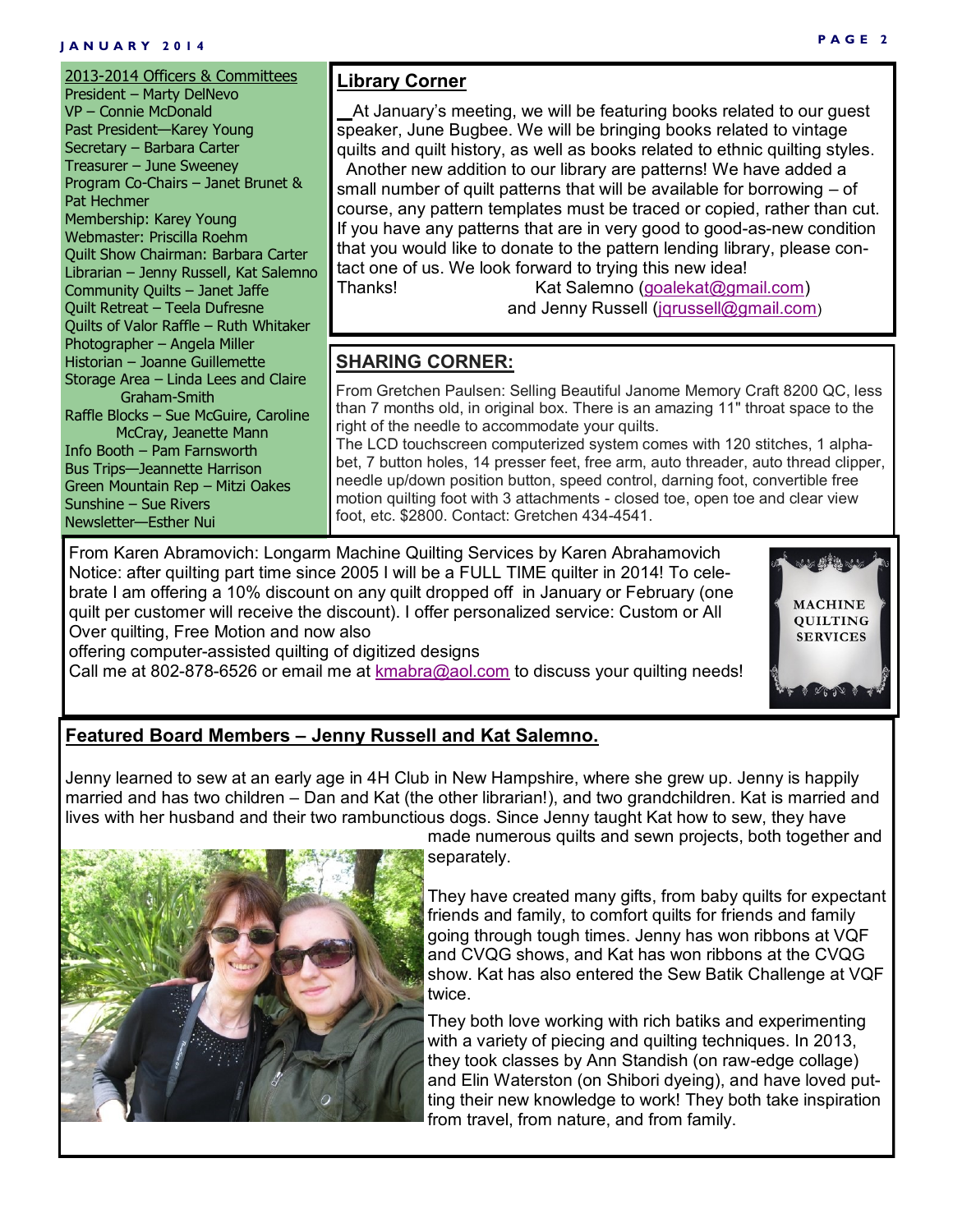#### **J A N U A R Y 2 0 1 4 P A G E 3**



"Paletas" – a comfort quilt made by Jenny and Kat earlier this year, features floating batik blocks in an original design

## **Champlain Valley Quilt Guild Minutes, December 3rd, 2013**

 The annual Christmas party was held at St. John Vianney Church and a good time was had by all. There is nothing of import to report for this meeting except to wish all a Happy New Year.

Barbara Carter

# **COMMUNITY QUILTS**

#### **THE SEASON OF GIVING**

While the official holiday for giving thanks has past, there has never been a better time to convey our heartfelt gratitude to you who have been so generous with your time and efforts. This holiday season we will donate almost 100 quilts to brighten the lives of individuals in our communities. Currently recipients include Women Helping Battered Women, The Visiting Nurses Association, Dismas House, Vermont Respite House and Camp Ta Kum Ta. (A complete list will be included in next month's newsletter.)

Here is an excerpt from a note received from a volunteer on behalf of a summer camp for children battling cancer.

*...I just returned from Yankee Pride and picked up the quilts your group donated to Camp Ta Kum Ta. They are fabulous. This morning I was talking on the phone to my grandson in Maine. (He is 5) and he said that he had talked to the real Santa and told him what he wanted. Well, I think I have just met the real Santa also. Thank you so much for your efforts..."*

*Mary P.*

As always, but especially now, thank you so very much for all you do.

### **FABRIC CUTTER(s) AND QUILTER(s) SOUGHT TO MAKE LOG CABIN QUILT(s)**

We've received a large donation of plaid flannel fabric in odd shapes and assorted colors too nice to discard. We're looking for someone to cut it into strips so that we can transform said scraps into a cozy log cabin quilt or two. If interested, please let us know.

### **SCRAPS ANYONE?**

In our continuing efforts to be "green" we're looking to unload scraps--the inevitable result of our charitable quilting efforts. Audrey Moore, Barbara Forauer and Joanne Guillemette, those wonderful tireless women who churn out countless kitty and dog beds for local humane societies, are on hiatus for the holidays and so we're eager and happy to give our scrap stash to someone (anyone!) who will put them to good use.

### **NEXT COMMUNITY QUILTS WORKSHOP**

Saturday, February 1st 2014, Essex Alliance Church (Fellowship Hall), 9am-3pm. More details coming soon.

**We welcome your suggestions and feedback. Please contact Janet Jaffe at 878-2344 or janetEjaffe@gmail.com.**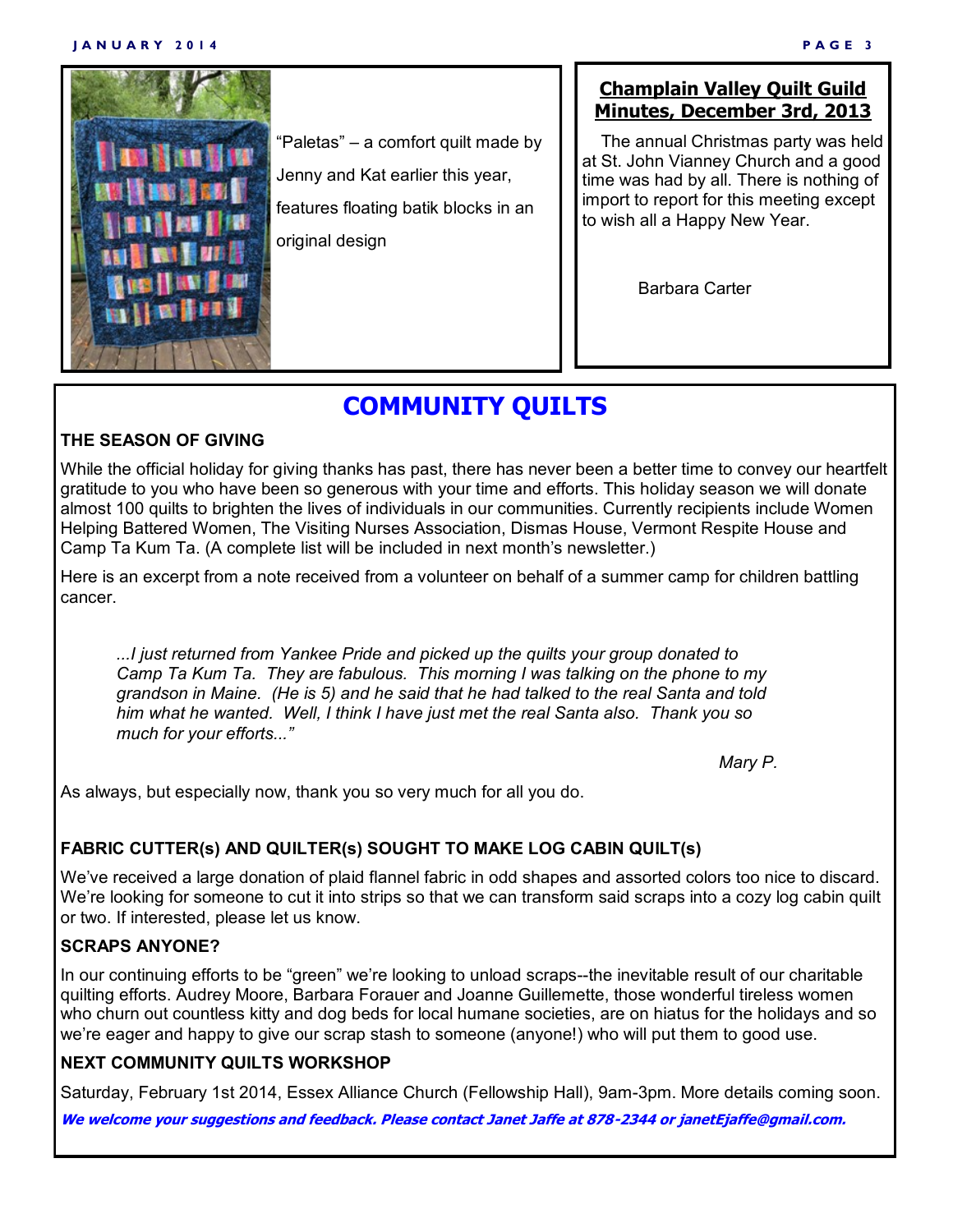#### **J A N U A R Y 2 0 1 4 P A G E 4**

#### **Programs Search Committee**

Do you have a favorite technique that you would like to share with the guild? We are looking for folks to volunteer to give demos before guild meetings and at break time. If you'd like to volunteer, please contact Program co-chairs, Janet Brunet or Pat Hechmer, [programs@cvqgvt.org.](mailto:programs@cvqgvt.org)

## **Tuesday February 4, 2014: Nancy Graham (New Hampshire)**

**<http://www.fiberbird.blogspot.com/>**

#### **Tuesday February 4, 2014 Lecture/Demo – Surface Design Techniques**



Nancy specializes in fabric stamping using common household and found objects. Nancy will lecture and do a brief demo on leaf printing. She will bring several art quilts that showcase a variety of her textile design techniques. The quilts are comprised of fabrics that she has hand dyed, batiked, stamped & printed, stenciled etc. She creates her own stamps and printing tools using very simple supplies & found objects. Nancy will have lots of these on hand and will discuss how you can use them to make your own unique fabrics.

#### **Wednesday February 5, 2014 Workshop - Stamping and Printing Techniques**

Nancy Graham will offer a workshop on fabric stamping and printing techniques. She will share "Tons of time-tested, tried & true, terrific textile tips & techniques for the timid, trepidatious & truly terrified".

**Time:** 9:00am – 1:00pm **Cost:** \$40 Location: Essex United Methodist Church 119 Center Road (Route 15) Essex

#### **March 2014 Anne Standish (Vermont)** <http://annestandish.com/>

#### **March 4 Lecture - From Photo to Quilt - The Journey and The Process**

 Anne has been a CVQG member since 2006. She will describe the details of her quilting journey from the 1968 Democratic National Convention in Chicago, to the Mennonites in central Pennsylvania, to her 2005 bicycle ride across the US, to the mountains and river flats of her hometown, Cambridge, Vermont.

 Anne admits that Guild members "have seen ALL my quilts over the years, so this will not be a trunk show." This lecture will be about what makes a good (and bad) photo for a quilt, translating that photo into a good quilt design, the process of puzzling out construction (best done from the seat of a bicycle), and then finding the time to GET IT DONE!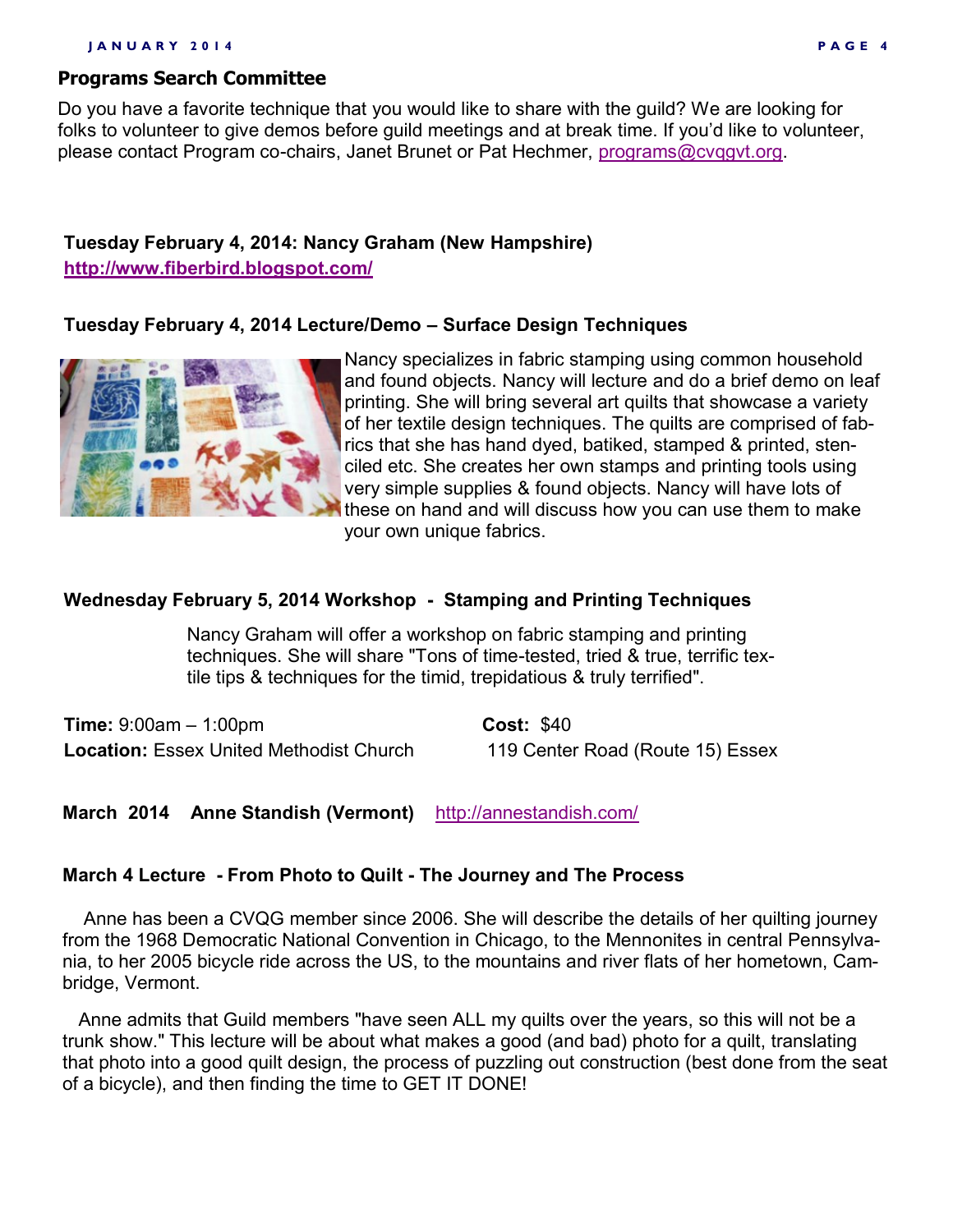#### **March 8 Workshop - Threadpainting**

This introductory workshop is designed to give participants the skills to thread paint a raw edge fabric collage. Dense or loose free motion machine stitching can greatly enhance a collage with texture and color. This step is done prior to making the quilt sandwich and stitching through all three layers. I take the " anything goes, there are no rules" approach to thread painting. I will base my teaching on the interests and skill level of the group. Free motion technique, tools and tricks, thread types, shading, double needle technique, fillers, doodling and scribbling will be included. Participants will practice on a stabi-



lized piece of muslin, a printed fabric with a large design, or a fabric collage prepared from my Raw Edge Collage Landscape Quilt Design class

| <b>Time</b> $9.00$ am $-3.30$ pm            | <b>Cost \$30</b>    |
|---------------------------------------------|---------------------|
| <b>Location United Church of Colchester</b> | <b>Kit fee None</b> |

*CVQG Programs At a Glance 2013-2014* **February 4, 2014: Nancy Graham March 4, 2014: Anne Standish April 1, 2014: Gyleen Fitzgerald [http://www.colourfulstitches.com](http://www.colourfulstitches.com/) May 6, 2014: Rayna Gillman [http://www.studio78.net](http://www.studio78.net/) June 3, 2014: Annual Potluck and Teacup Auction** Champlain Valley Quilters' Guild - February Workshop Registration Name <u>Check #strategy and the contract of the contract of the Check #strategy and the contract of the contract of the contract of the contract of the contract of the contract of the contract of the contract of the contract of t</u> Wed, Feb 5 Nancy Graham Fabric Stamping and Printing \$40 (mail check to Janet Brunet, 60 Mills Point Road, Colchester, VT 05446) Anne Standish Threadpainting \$30 Sat. Mar 8 (mail check to Patricia Hechmer, 34 Maple Tree Lane, Westford, VT 05494) **Member** Non-member Payment is required at time of sign-up. Please write separate checks for each class and make payable to CVQG. Sign up at the meeting or, after confirming availability, mail to: Janet or Pat as indicated above. Questions/signup programs@cvggvt.org Workshop Cancellation Policy: A refund will be given only if a) the paid student cancels one month or more before the workshop or b) the slot this person has paid for can be filled from the waiting list or c) the workshop is canceled.